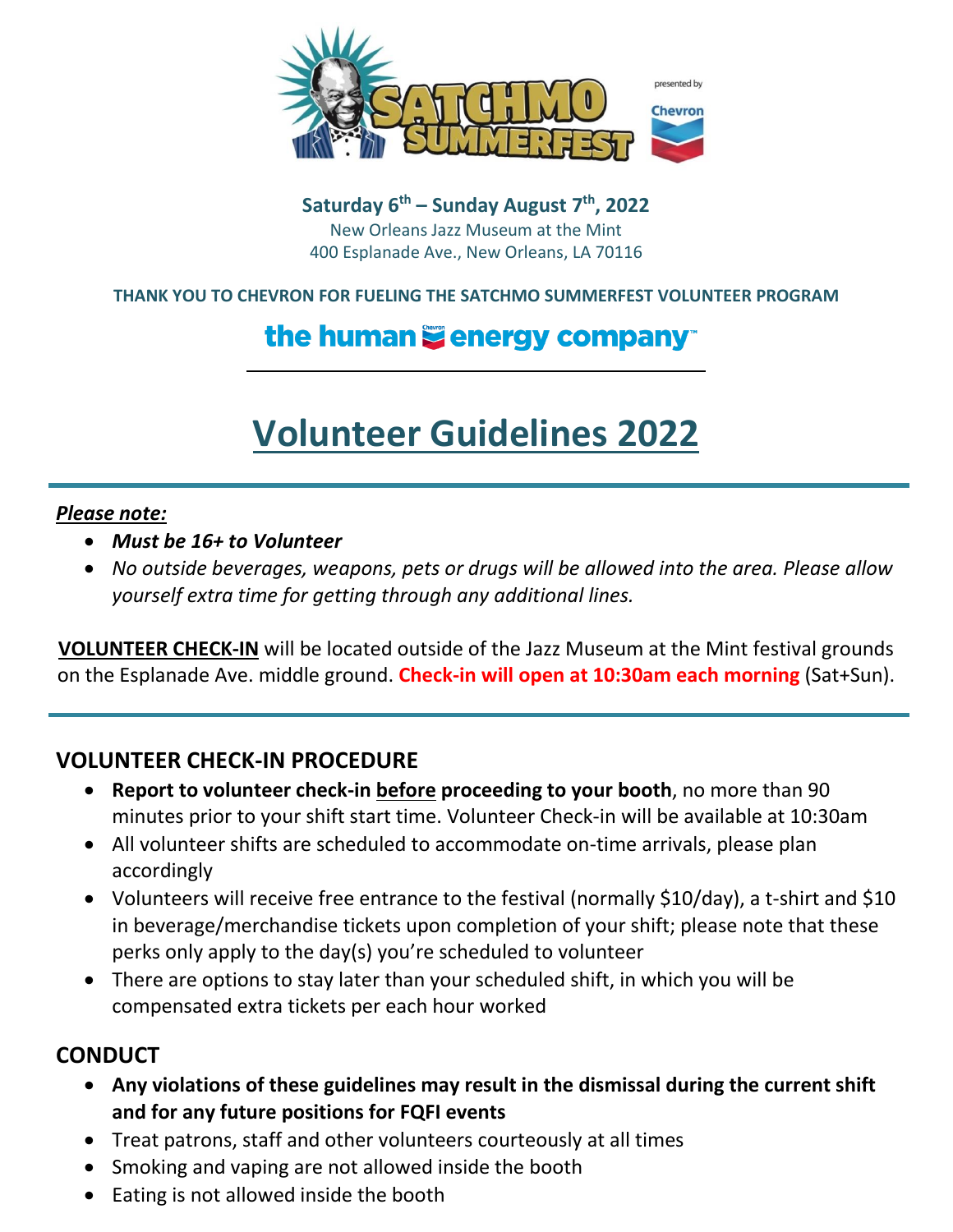- **No alcoholic beverages are to be consumed** during your shift
- Do not give away free drinks to anyone
- If you are approached by the media, please do not make any statements on behalf of French Quarter Festival, Inc. Direct all inquiries to Headquarters

#### **DRESS**

- Upon arrival at volunteer check-in, volunteers will be given the official limited edition SSF 2022 Volunteer T-shirt to be worn for the duration of your shift
	- o Be prepared to change into your shirt using the bathrooms inside the Jazz Museum at the Mint
- **Please do not cut or alter your shirt** in any way
- Shorts or jeans are perfect for this work be comfortable
- Wear comfortable shoes; **closed toe is required**
- FQFI is not responsible for lost or stolen items, we encourage you to leave all personal items at home, such as purses or backpacks

#### **RAIN**

- The festival is a Rain or Shine Event; unless we receive a severe weather advisory, we will remain open and operating
- In cases of severe weather, booth managers and FQFI staff will inform volunteers of the procedures to stay safe and have cover

### **COVID - 19**

- Unvaccinated and at-risk individuals are encouraged to keep their masks on in crowded and/or indoor areas, social distancing will be encouraged when possible
- Free medical grade masks will be available to all volunteers and attendees, increased sanitation stations are available throughout festival grounds.
- All attendees, staff, vendors, and volunteers will be required to follow city and state safety guidelines set at the time of the festival

### **MERCHANDISE BOOTH - MONEY HANDLING**

- Merchandise Booth Managers will be on hand to assist you and answer questions
- Signing up for a merchandise booth may require you to handle money; be discreet when holding money and keep all change in the cash drawer
- As you collect large bills, they must regularly be placed in the drop box located below the serving counter. Keep a sufficient amount of ones and fives in the cash drawer to make change
- All tills will be opened and closed daily by your Merchandise Booth Manager, volunteers will not be asked to handle this task

## **BEER BOOTH MANAGERS** *(Must be 21+ to participate in this role)*

 Beer Booth Managers will be on hand to assist you and answer any questions you may have during your volunteer shift regarding proper serving techniques